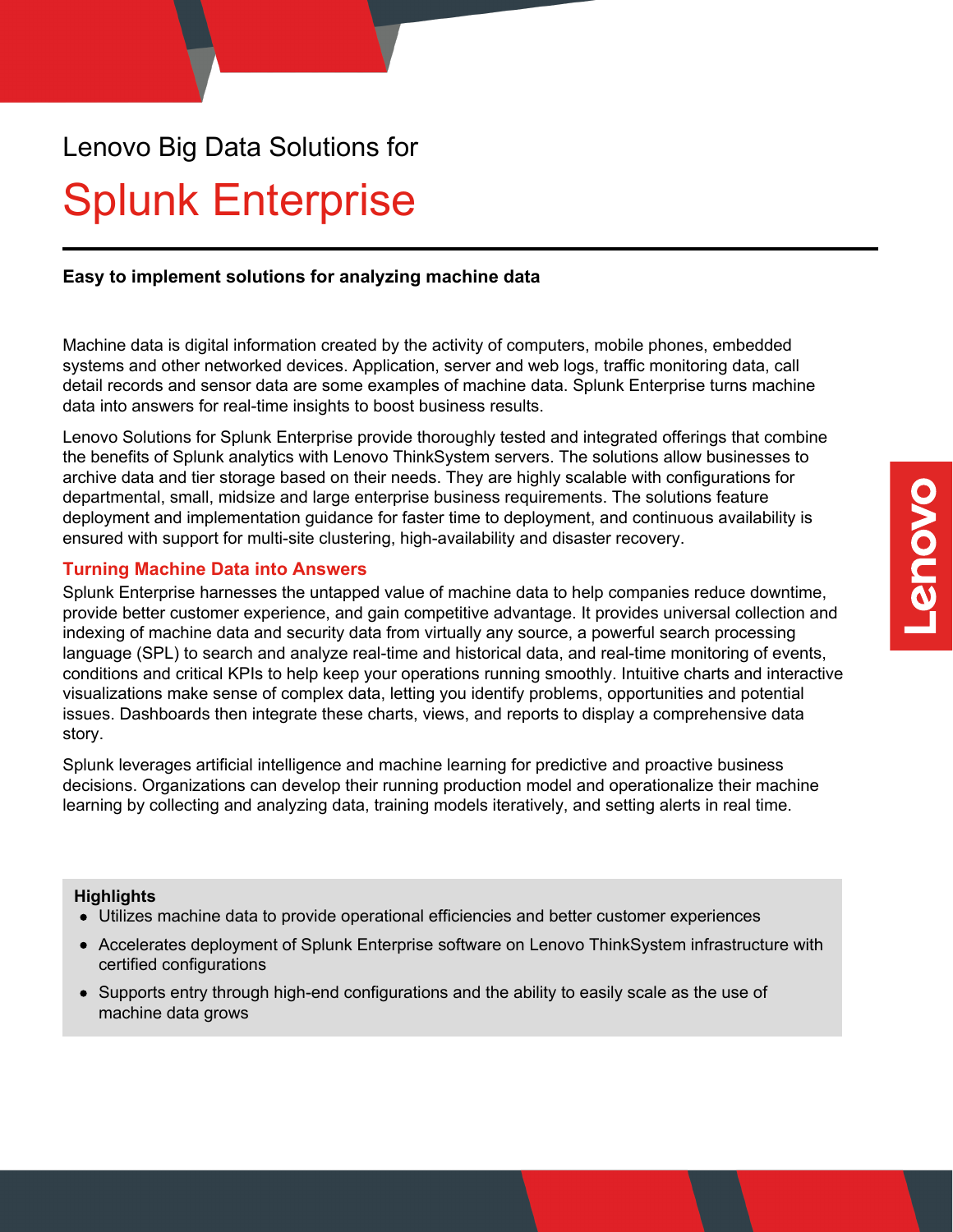# **Solution Details**

The Lenovo solution employs Splunk Enterprise on bare-metal Lenovo ThinkSystem servers. This Lenovo big data solution employs Lenovo ThinkSystem SR650 for "indexers" and ThinkSystem SR630 servers for "search heads". Splunk analyzes data sent to it from "forwarders" using "indexers". One or more "search heads" provide query capability into the indexed data.

Splunk can be deployed on a single Lenovo ThinkSystem SR650, or on a scale-out cluster with multiple ThinkSystem SR650 and SR630 servers across one or more racks.

All Lenovo ThinkSystem and ThinkAgile servers are high performance systems, consistently holding numerous world performance benchmarks. Engineered for always-on productivity, ThinkSystem and ThinkAgile servers are consistently ranked high in customer satisfaction and #1 in x86 server reliability  $(ITIC)$  $(ITIC)$ . Connecting the servers to the storage in these solutions can be easily accomplished with network switches. 10GbE switches are recommended for these solutions.

# **Complementary Offerings**

Lenovo XClarity™ Administrator is a centralized resource management solution that is aimed at reducing complexity, speeding response, and enhancing the availability of Lenovo server systems and solutions. The Lenovo XClarity Integrator for Splunk Enterprise is a "forwarder" that enables collection, visual representation, and analysis of Lenovo hardware events from the Splunk platform.

# **Tying It All Together**

In today's rapidly-changing technology environment, empowering your data center transformation isn't just a necessity - it's also a journey. Regardless of your current environment, Lenovo Services is a true business partner that will take you from where you are, to where you want to be. At every stage, you'll get our expertise and services to help you:

- **Drive Digital Transformation.** You'll get the best architectures suited to your unique needs, along with our industry insights, expert guidance, and hands-on experience.
- **Foster Innovation.** Free up your internal resources to focus on initiatives that grow your business.
- **Simplify Your Support Experience.** Gain a trusted partner who understands your systems and solutions to fully support and optimize your data center.

In order to maximize the performance of their Indy cars during a race, Schmidt Peterson Motorsports (SPM) wanted to employ big data to analyze the data from over 100 automotive sensors in real time, track-side, during the race. SPM selected Splunk Enterprise running on Lenovo ThinkSystem servers for searching, monitoring, and analyzing machine-generated big data. By analyzing automotive sensor data in real time, SPM is able to make decisions faster, able to adjust the race car settings more quickly, and extend the life of auto parts and improve the performance of the car - leading to success on the racetrack.